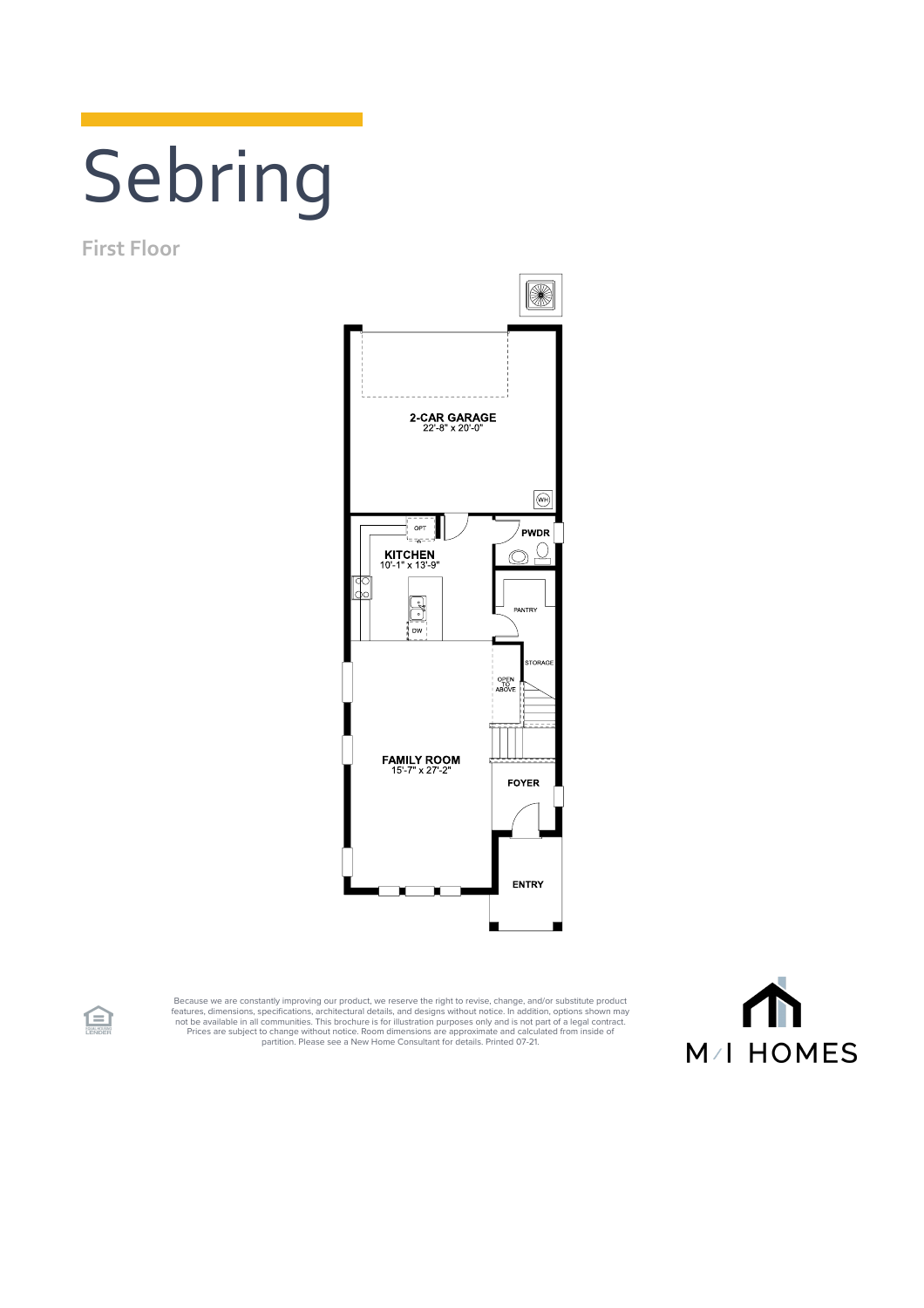## Sebring

## **Second Floor**

食



Because we are constantly improving our product, we reserve the right to revise, change, and/or substitute product<br>features, dimensions, specifications, architectural details, and designs without notice. In addition, optio